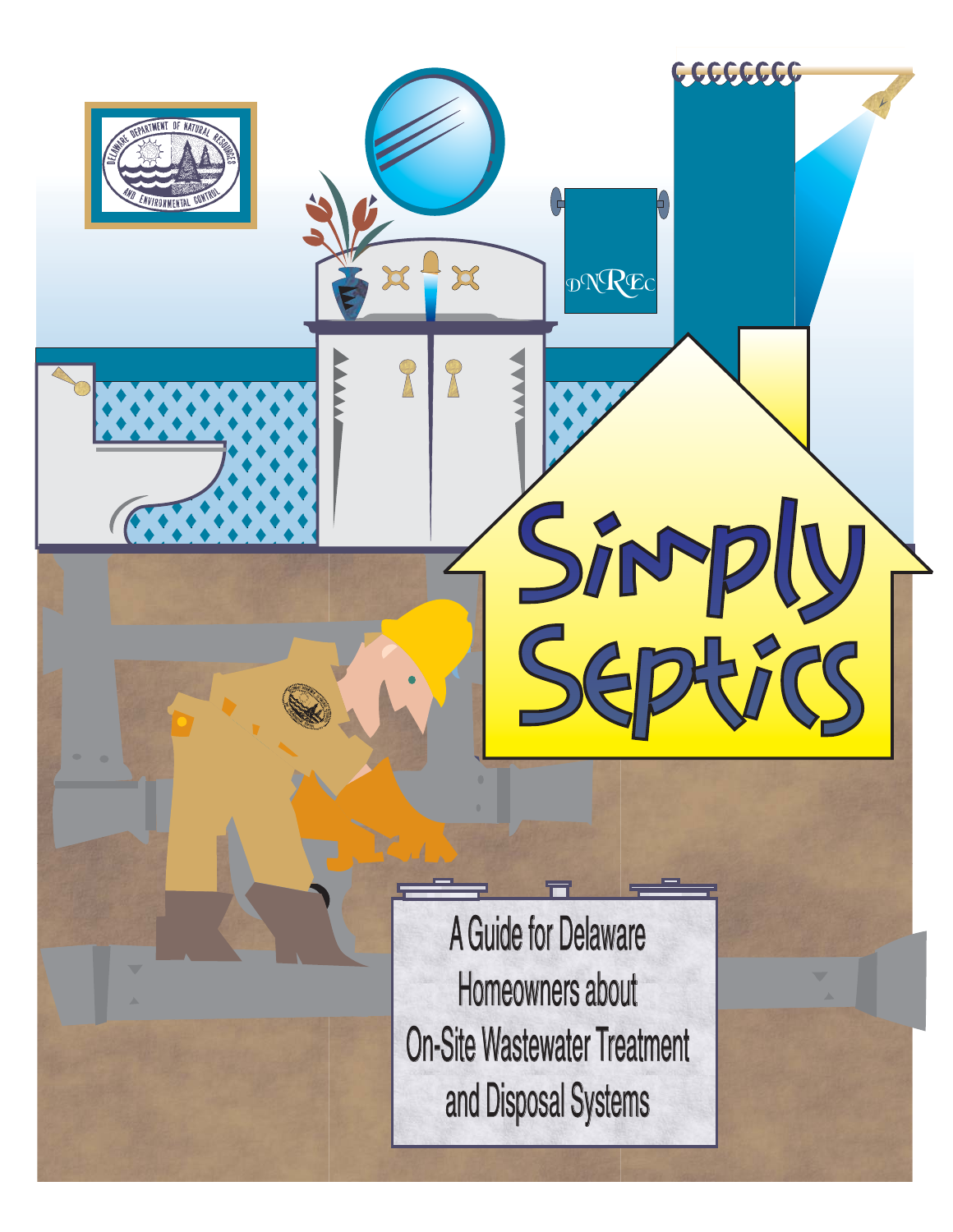# On-Site Wastewater Treatment and Disposal Systems

#### **How to Obtain a Site Evaluation, Septic Permit and a Licensed System Contractor A Quick Guide Through the Three-Step Process**

Obtaining an on-site wastewater treatment and disposal system (OWTDS) in Delaware is a three-step process. Chapter 60, Title 7 of the Delaware Code ensures that a site evaluation must be performed on unimproved lots prior to sale.

Step 1 Have a site evaluation performed by a licensed Class "D" soil scientist to determine what type of disposal system, under current regulations, can be sited on the parcel.

- 6 Soil scientist performs field work, prepares site evaluation report and submits it to the Department of Natural Resources and Environmental Control (DNREC), with appropriate fee, for approval.
- 6 DNREC reviews work and approves/denies the site evaluation within 10 working days of receipt.
- 6 Site evaluation is mailed to owner or authorized agent (can be picked up on request).
- Step 2 Hire a licensed system designer to design the OWTDS and obtain a permit.
	- 6 Select a Class "B" designer for gravity systems.
	- 6 Select a Class "C" designer for engineered and pressure-dosed systems.
	- 6 All designs are submitted to DNREC with appropriate fee, once approved they become permits.
	- 6 Gravity permits approximately 10 working days from time of receipt to final approval.
	- 6 Engineered permits approximately 20 working days from time of receipt to final approval.

Step 3 Choose a licensed Class "E" system contrator to install your OWTDS.

Note: Listings of all licensees and copies of the Regulations Governing the Design, Installation and Operation of On-Site Wastewater Treatment and Disposal Systems can be obtained from DNREC offices located in Dover and Georgetown and also available on-line. Contact the Ground Water Discharges Section (GWDS) at (302) 739-9947 (Dover) or (302) 856-4561(Georgetown) if you have questions or need directions.

# **Do's & Don't's For The Lifespan of Your On-Site Wastewater Treatment and Disposal System**

#### D o

- 6 Reduce the amount of water used by taking shorter showers, installing a water-saver shower head or both. Low-flow shower heads can reduce water consumption from five or six gallons per minute to as little as two gallons per minute.
- 6 Use faucet aerators in the kitchen and bathroom sinks. They will reduce water usage by about 50 percent.
- 6 Use your dishwasher and washing machine sparingly. Do full loads and average one load per day to let your drainfield accept the amount of wastewater you are generating.
- 6 Install low-flush toilets in your bathrooms or, if you have an older toilet, use a device which will displace some of the water needed to fill the tank. A plastic jug filled with water works well or, if your finances allow, replace the older fixture with one that has a smaller tank. The low-flush tanks use only a few quarts of water per flush. Reduced number of flushes can also be a water-saving technique.
- 6 Use biodegradable toilet paper. Many products are labeled "approved for septic tank use".
- 6 Have your septic tank pumped by a Class "F" liquid waste hauler every 3 years. Depending upon your family size, amount of wastewater generated, the age of the system or if you have a garbage disposal you may need to pump more frequently. The effluent filter requires periodic cleaning to prevent clogging.

#### **Ensure the wastehauler pumps both compartments of your tank through the manhole covers, not the inspection port, and that all the sludge is**

**removed.** The manholes are required to have risers now which come above grade. 6 Contact a licensed Class "E" system contractor whenever you have a problem with your disposal system or suspect it may be failing. Contact DNREC to determine the proper action to resolve the problem.



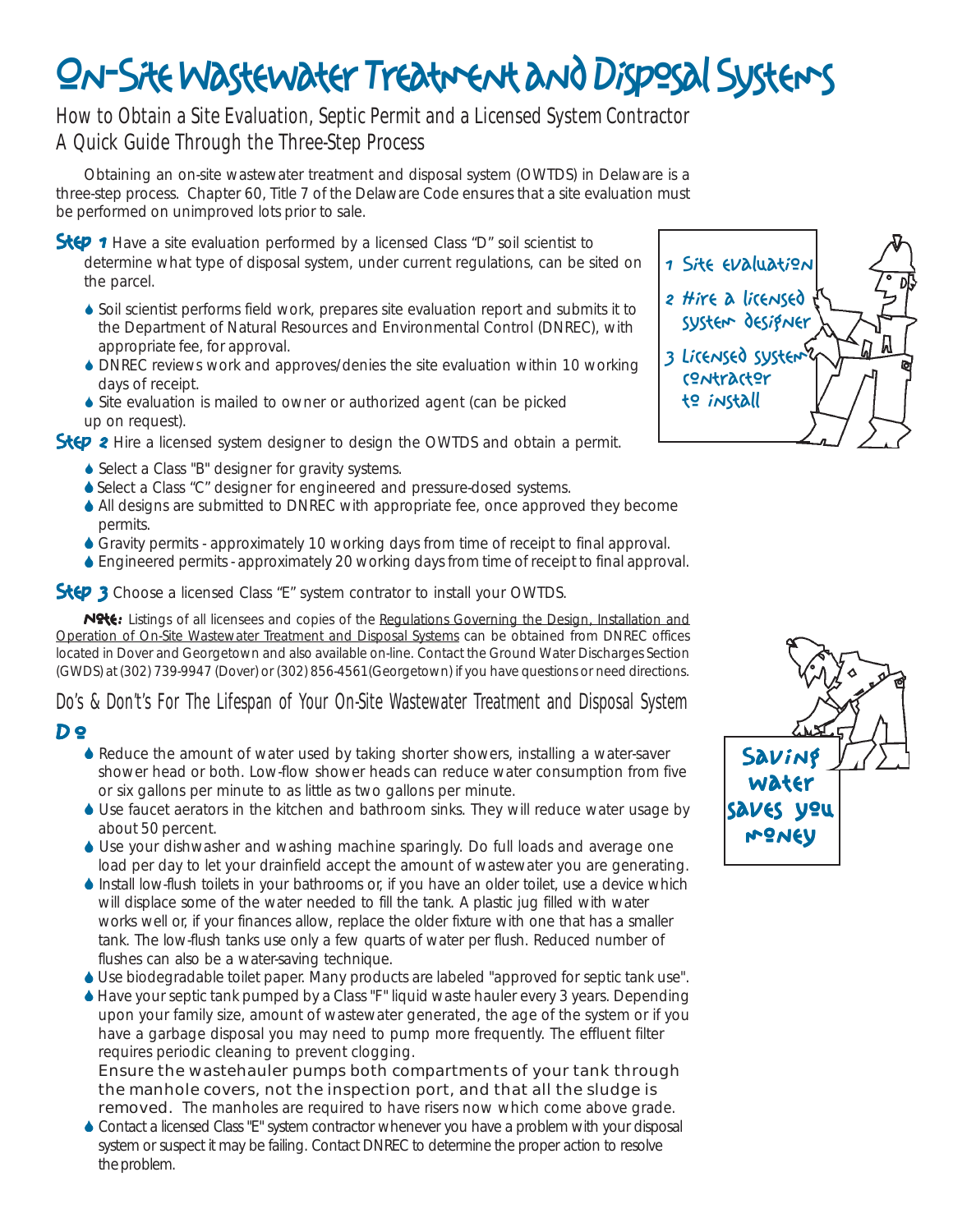#### Don't

- 6 Construct buildings or allow vehicular traffic over your drainfield and replacement area. Either may result in costly damage.
- 6 Plant any deep-rooted trees or shrubs within 10 feet of your disposal system. The roots can grow into the drainfield and reduce its capacity to handle wastewater.
- 6 Pour grease, paints, caustic or oily liquids, fuels, cooking fats or motor oils into sinks or toilets. These can kill the bacteria and/or plug your disposal system.
- 6 Repair your disposal system without obtaining the proper permit from the GWDS of DNREC. Only use Class "E" licensed system contractors when doing repair work.
- 6 Climb into a septic tank. Methane and hydrogen sulfide gases, which are present from the decomposition processes, may cause illness or death.
- 6 Dispose of coffee grounds, sanitary napkins, tampons, condoms, cigarette butts, or disposable diapers in the toilet or sink.

#### **How Your On-Site Wastewater Treatment and Disposal System Functions**

OWTDS are water treatment facilities located within your property boundaries that collect, treat and dispose of wastewater. They differ from municipal wastewater treatment facilities which receive wastewaters from other locations for treatment. The OWTDS can consist of several components: septic tank, distribution box, dosing chamber and drainfield. If properly maintained, a disposal system can last 15 to 20 years.

The purpose of the septic tank is to collect and partially treat household wastewater. In the tank, solids separate from the liquids and bacteria begins to breakdown the wastes. Approximately 60 percent of the solids are broken down by the bacteria into liquid and gas. During the two-to-three day treatment period the lighter-than-water solids such as greases, oils and toilet paper float to the top and form a scum layer. The solids, which are heavier than water, sink to the bottom forming sludge. The cloudy water in between is known as effluent.

The processes in a septic tank take place anaerobically, which means without the presence of oxygen. The gas produced is discharged through the plumbing vent system on the roof of the house. Methane and hydrogen sulfide are gases produced

through these natural processes. They are extremely dangerous. You should exercise extreme care when inspecting or looking into your tank.

The final treatment step for the effluent, as it returns to the groundwater, involves the drainfield. The drainfield may be referred to as a soil absorption system, leach field or a disposal field. It is a series of perforated pipes placed in either an aggregate-filled trench or bed or placed in aggregate-free chambers to evenly distribute the effluent. The wastewater slowly trickles through these materials and into the soil beneath. Soil bacteria break down the effluent aerobically, which means with the presence of oxygen.

As the effluent seeps into the soil and approaches the natural groundwater it is purified by other soil components in conjunction with the bacteria. Toxins, viruses and other pollutants are removed from the wastewater. Clay particles located in the soil chemically attract and hold sewage nutrients (phosphates and nitrates), heavy metals and disease-carrying organisms. However, chemical additives, paint, grease, fats or thinners will kill the bacteria and clog the drainfield, contaminating the groundwater. Over time, these products can render your drainfield ineffective.

#### **How to Repair or Replace a Malfunctioning On-site Wastewater Treatment and Disposal System**

A malfunctioning or failed OWTDS is not only a nuisance but a public health hazard. Repairing or replacing a problem system will protect your family, friends and drinking water. But, how do you know your OWTDS is malfunctioning? Here are some warning signs to look for in your house and yard:



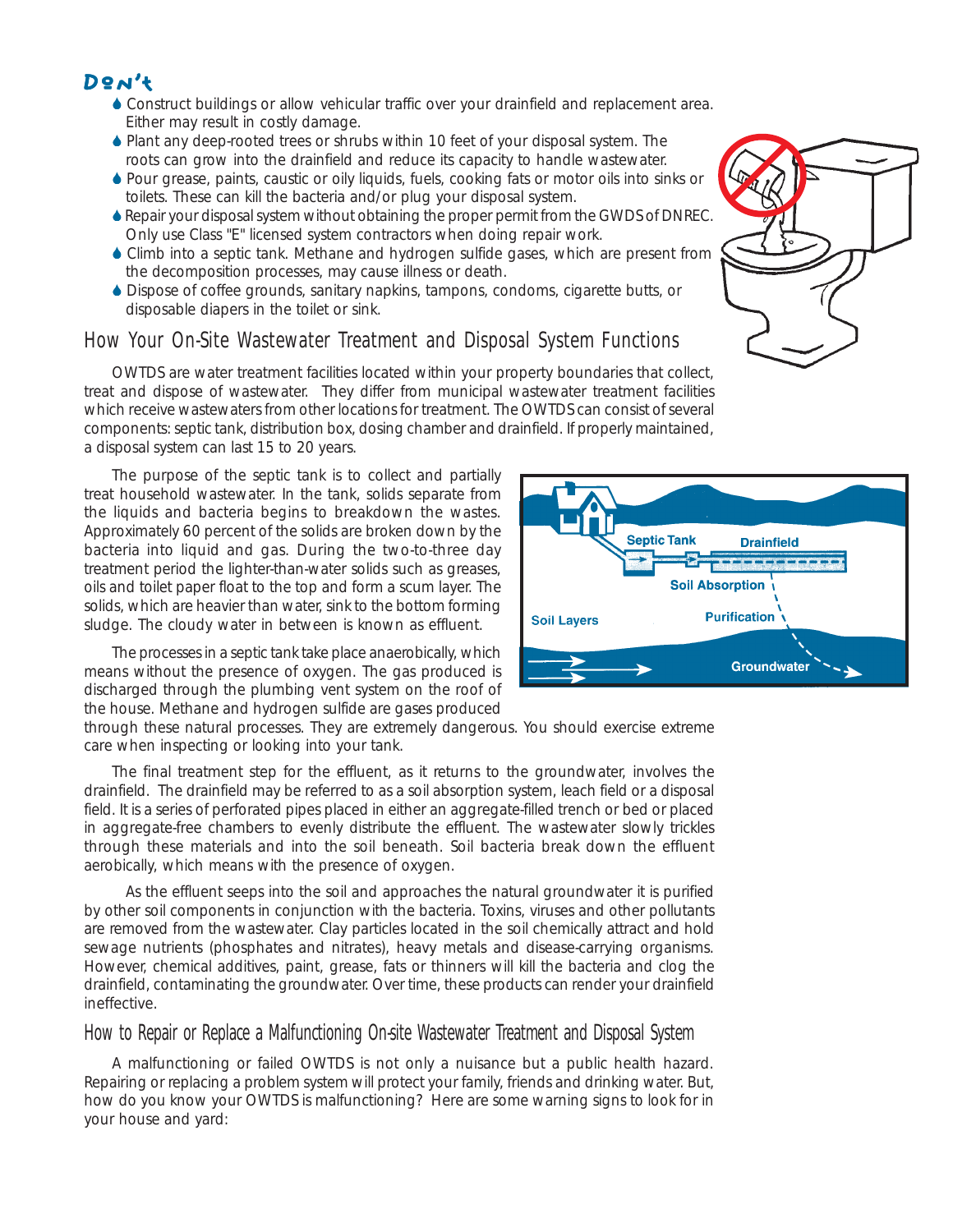

House Slowly draining sinks and toilets<br>
Yard ◆ Plumbing backups 6 Gurgling in the plumbing



6 Damp soil or ponding over system 6 Grass grows faster and greener ◆ Sewage odor near the system



DIVISION OF WATER RESOURCES Working for you to provide clean water t<br>Gua yaget tomorrow"

If you discover one or more of these warning signs contact a licensed Class "E" system contractor or Class "H" system inspector to have your system inspected. You may want to contact DNREC to inform them of your troubles. Together, DNREC and the Class "E" system contractor will advise you about what they find and what course of action to take. A Class "H" system inspector is a newly created on-site professional who verifies the system components and determines the working condition of the system. The system inspector must report his/her findings to the GWDS within 72 hours of the inspection.

Sometimes, depending on the type of system, minor adjustments can be made to correct your problem, such as cleaning the effluent filter. Systems permitted after March 2002 are required to have risers extending above grade and an effluent filter. It is the property owners responsibility to provide the necessary maintenance for the proper operation of the filter. Repairs can be made to help cure some problems, such as excessive water usage, improper sizing of the drainfield or replacing older septic tanks. Or, a component replacement permit may be used to replace a metal or older concrete tank.

If the disposal system has failed, you must replace it. The replacement system must conform to the current criteria cited in the Regulations.

#### **State Funds Available to Repair/Replace Failed Wastewater Treatment and Disposal Systems**

DNREC has dedicated a portion of the State Revolving Fund (SRF) to help Delawareans pay for the cost of repairing or replacing OWTDS that are malfunctioning. Low interest loans are available to low-to-moderate income homeowners. As these loans are repaid, the money is returned to the revolving fund to make more low interest loans to other Delawareans.

- 6 The interest rate is 3 or 6 percent, dependent upon income.
- 6 The loan terms, up to 20 years, with a minimum of \$1,000 & maximum of \$25,000 vary in accordance with the amount borrowed and the rate of the repayment.
- 6 The rehabilitated property will be used as security for the loan, therefore a lien will be placed on the property for the amount of the loan.
- 6 The loan can be used to cover the costs of the site evaluation, system design, permit(s), installation of the system and any related loan closing fees.

Please contact the Financial Assistance Branch of DNREC for information about the SRF loan program. Their phone number is (302) 739-9941. There is a non-refundable application fee. All information you supply with your application will be used solely for the purpose of evaluating your application.

#### **Record-Keeping Tips for Repairs and Maintenance Purposes**

Knowing the location of your OWTDS is very important for repairs, pumping and traffic avoidance. All information pertaining to the disposal system should be filed together for safe keeping. Record-keeping will help answer questions and serve as a reference when determining maintenance intervals. This brochure could be used to hold this important information. The following list is a good guide for important record-keeping items.

- 6 File detailed records of all maintenance performed, inspections and any problems.
- 6 Obtain a copy of the permit from the contractor or DNREC and keep in the file.
- 6 Make a map or drawing of the location of your OWTDS if unable to get a copy of the permit.
- 6 Keep receipts and a record of pumping dates; a septic tank pumping log is included with this guide.

#### **Visit us on the web at www.dnrec.delaware.gov**

This brochure was designed and compiled by Jack Hayes, Environmental Scientist, DNREC, with assistance from Burns & Ellis Realtors, Clean Delaware, Inc., Eastern Shore Soil Services, Hollis Warren Waste Water Mgmt., Inc., Ken Darling & Sons, Inc., WWES, Inc. and numerous DNREC employees. Funding was provided by a NonPoint Source 319 Grant,

Doc. # 40-08/01/07/03/02

©1999 Department of Natural Resources and Environmental Control (DNREC)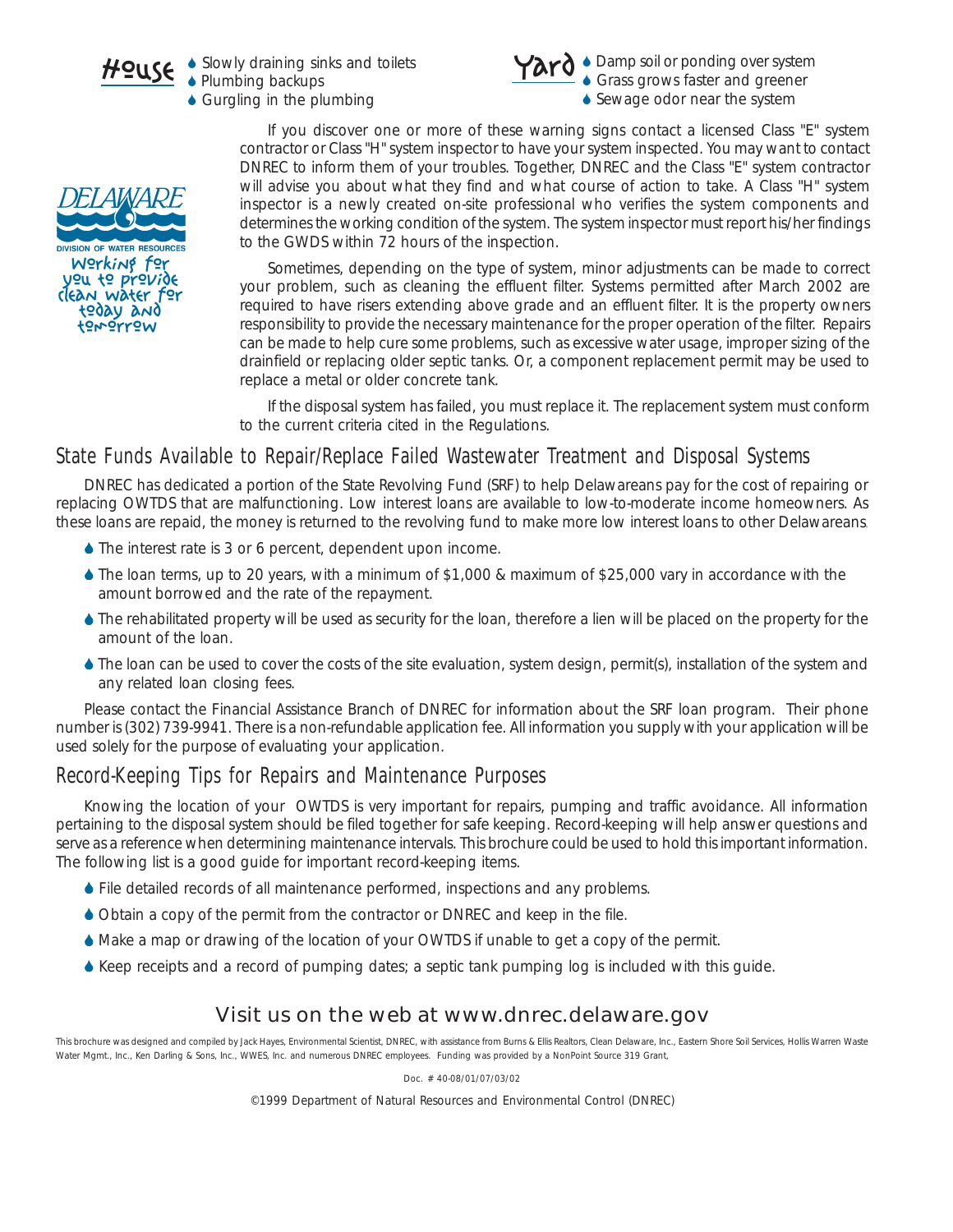# Typical Full Depth Gravity System





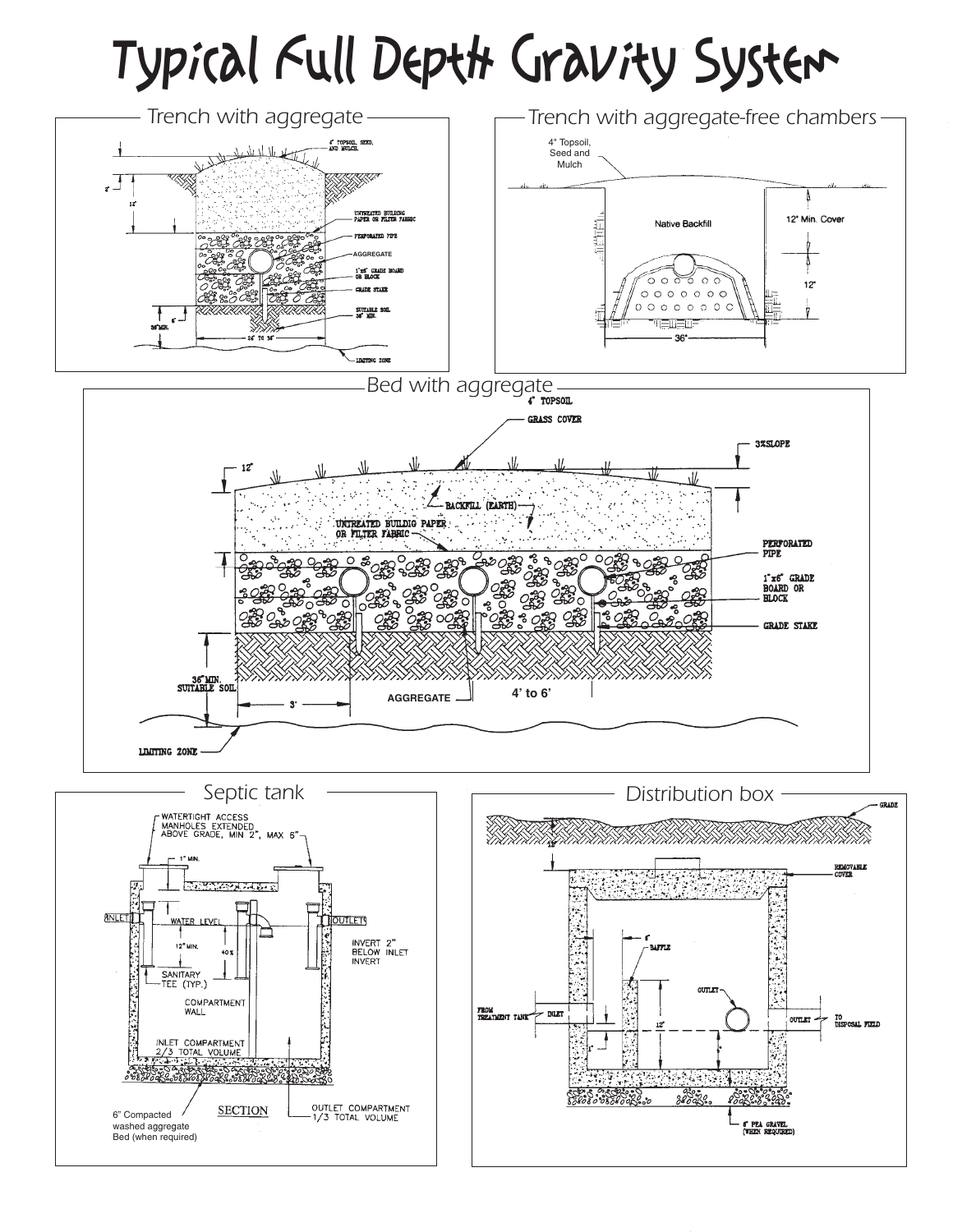Fact Sheet

#### **Full Depth Gravity - Trenches**

# Characteristics

- $\bullet$  > 59 inches to the limiting zone
- $6 120$  mpi percolation rate mpi = minutes per inch
- $\bullet$  0 15% slopes
- 6 Usually installed 24 inches deep

## System Components

- ◆ Septic tank
- **◆ Effluent filter**
- ◆ Distribution box
- **▲ Drainfield**

### Care and Maintenance

6 This system is gravity fed. There is no maintenance required other than routine as described in this brochure. Septic tank pumping and effluent filter cleaning.

#### **Full Depth Gravity - Bed**

# Characteristics

- $\bullet$  > 59 inches to the limiting zone
- $6 120$  mpi percolation rate mpi = minute per inch

- $\bullet$  0 2% slopes
- 6 Usually installed 24 inches deep

# System Components

 $\bullet$  same as above

## Care and Maintenance

◆ same as above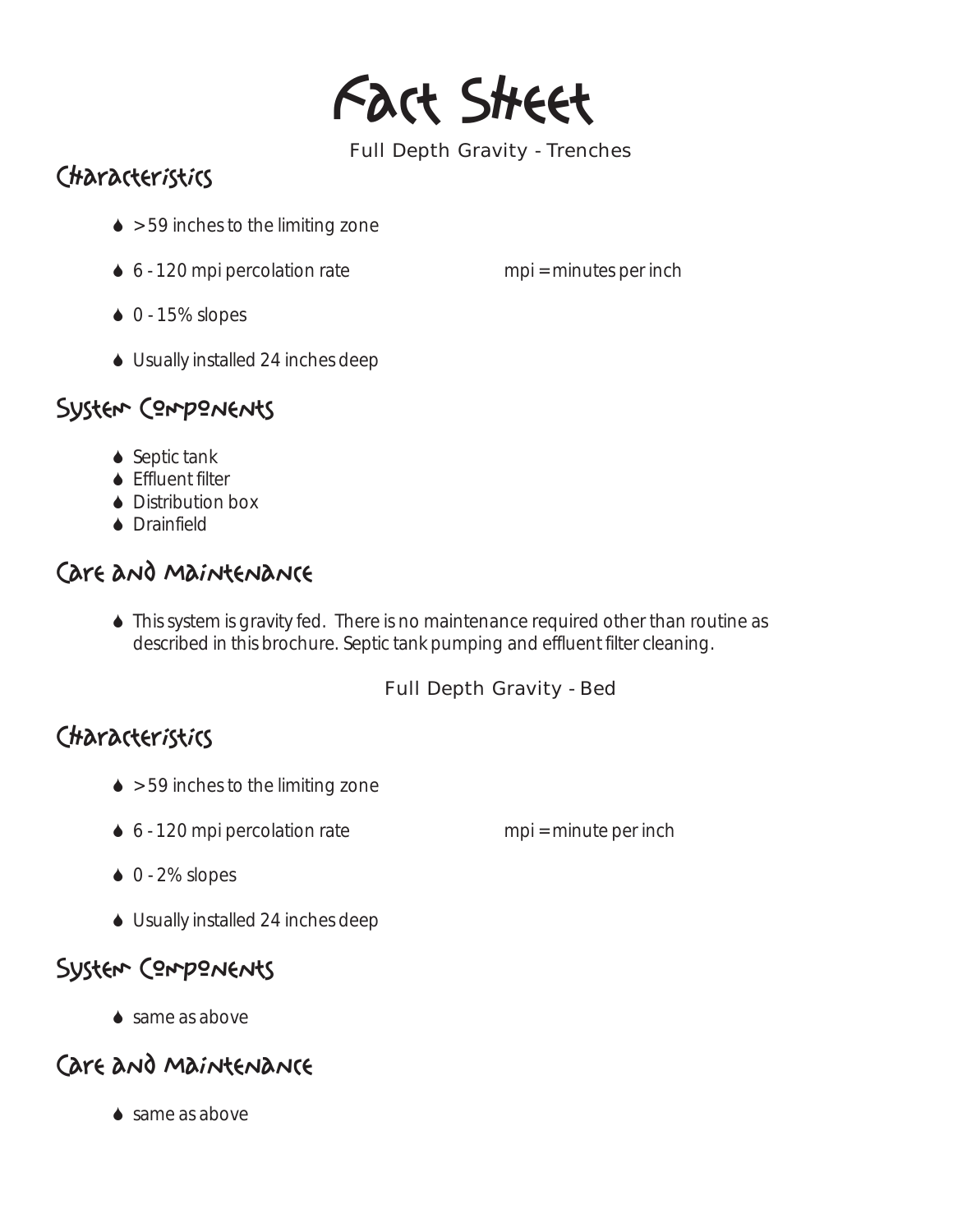# Typical Pressure-Dosed System



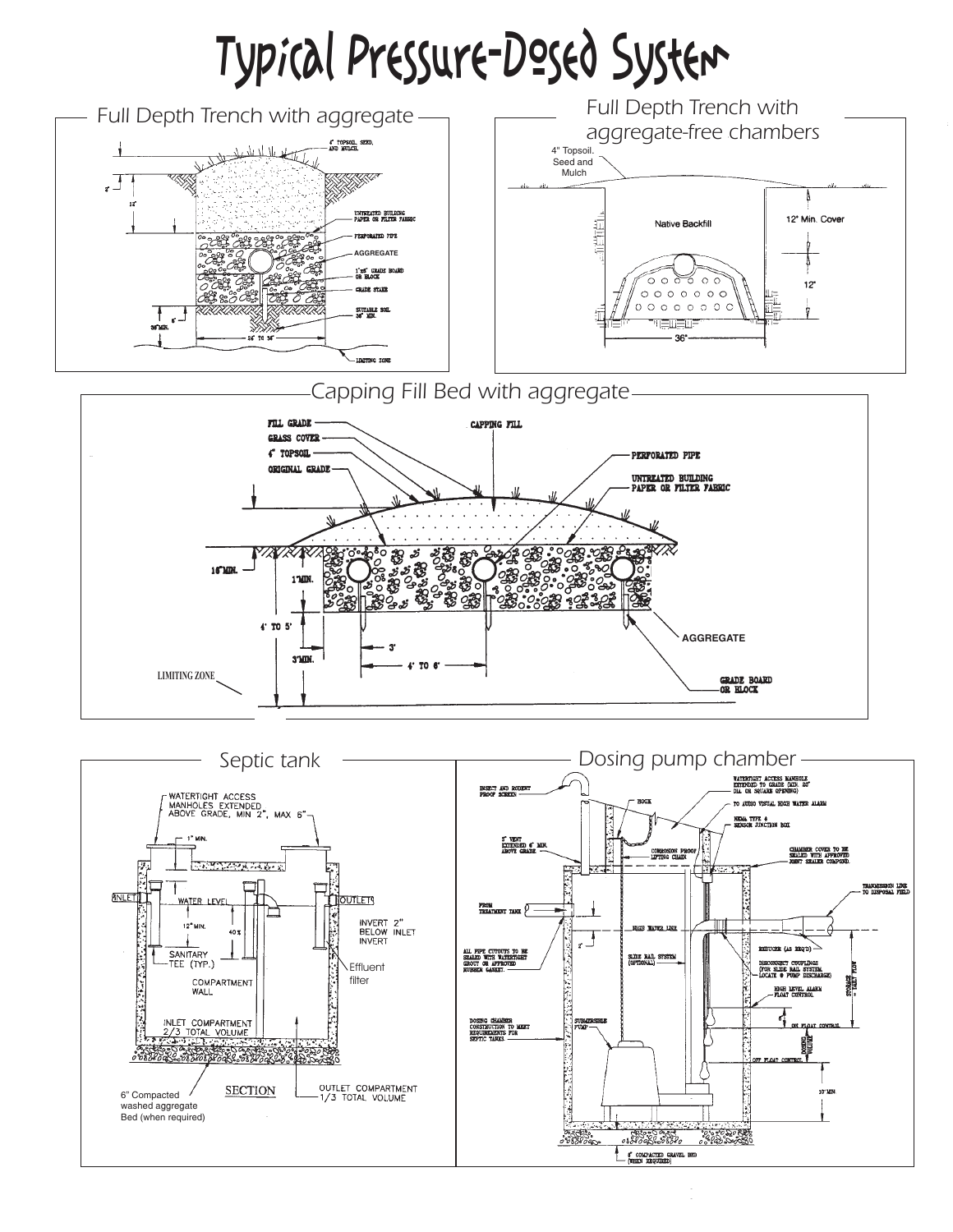# Fact Sheet

#### **Full Depth and Capping Fill Pressure Dosed System**

## Characteristics

- $\triangle$  > 48 inches to the limiting zone
- $\bullet$  < 0 120 mpi percolation rate mpi = minutes per inch
- 6 0 -15% slopes (for trenches) 0 2% slopes (for beds)
- 6 Usually installed 12- 24 inches deep and may be capped with up to 16 inches of fill.
- ◆ Designed by a licensed Class "C" designer

# System Components

- ◆ Septic tank
- **◆ Effluent filter**
- ◆ Dosing chamber
- ♦ Effluent pump and float system
- **▲ Drainfield**
- ◆ Alarm system
- **◆ Timer**

- 6 This system is pressurized by an effluent pump. The pump sends effluent to the drainfield a minimum of 3 times a day with resting periods in between to allow aerobic treatment of the effluent. If the pump or float system should fail, the alarm will turn on signaling the failure. Contact a licensed Class "F" liquid wastehauler to pump the septic tank and the dosing chamber. Then contact your licensed Class "C" system contractor to inspect and correct the problem.
- 6 The alarm panel and timer should be checked and tested regularly.
- 6 Pump maintenance should follow the manufacturer's recommendations.
- 6 A properly designed and constructed system should operate satisfactorily with care and routine maintenance as described in this brochure.
- 6 Septic tank pumping and effluent filter cleaning.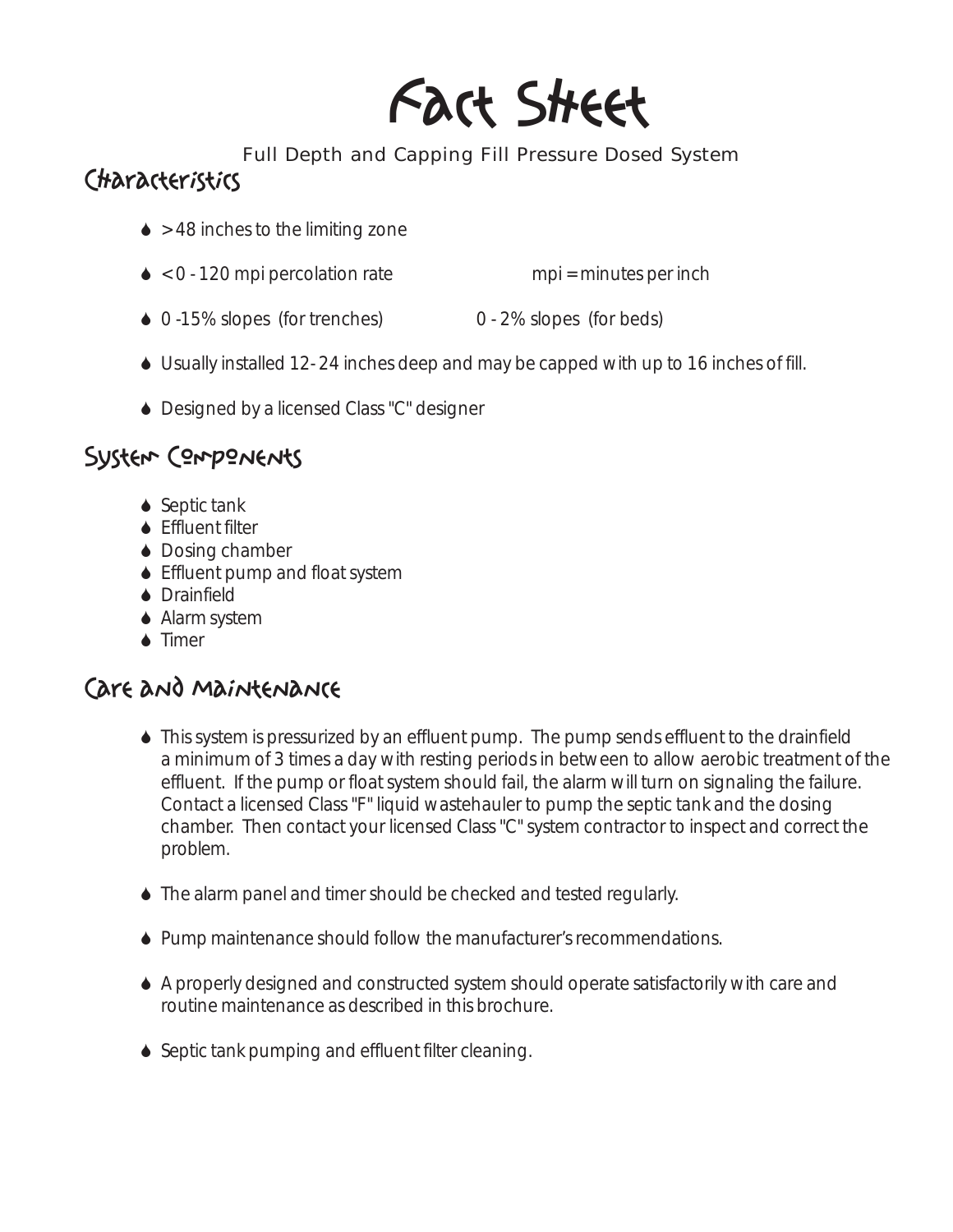# Typical Gravity Capping Fill System





**ERADE** 

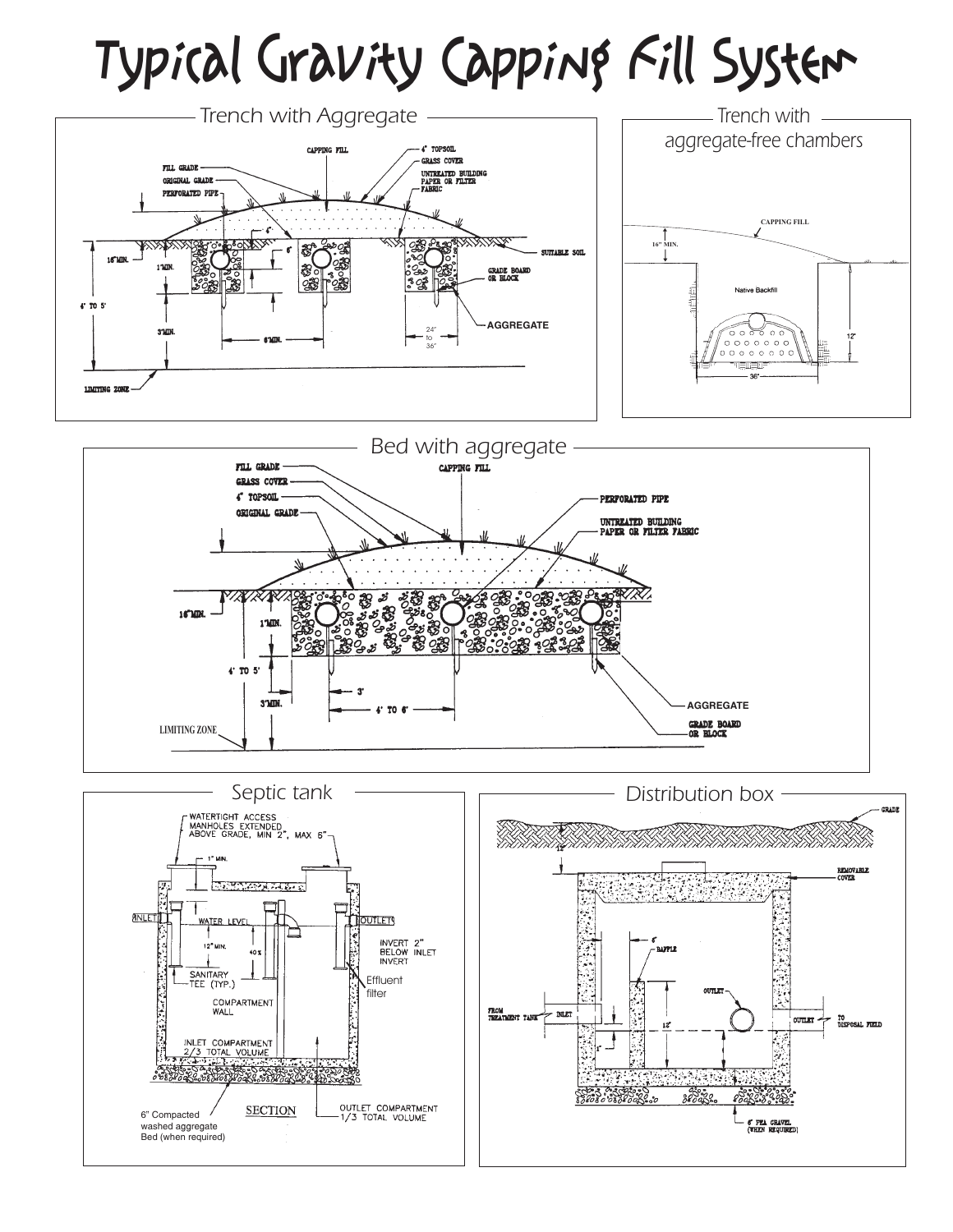

#### **Gravity Capping Fill - Trenches**

# Characteristics

- 6 48 59 inches to the limiting zone
- $6 120$  mpi percolation rate mpi = minutes per inch

- $\bullet$  0 15% slopes
- 6 Installed 12 23 inches deep and capped with 16 inches of fill

### System Components

- ◆ Septic tank
- **◆ Effluent filter**
- ◆ Distribution box
- ◆ Drainfield

## Care and Maintenance

6 This system is gravity fed. There is no maintenance required other than routine as described in this brochure. Septic tank pumping and effluent filter cleaning.

#### **Gravity Capping Fill - Bed**

#### Characteristics

- 6 48 59 inches to the limiting zone
- $6 120$  mpi percolation rate mpi = minute per inch

- $\bullet$  0 2% slopes
- 6 Installed 12 23 inches deep and capped with 16 inches of fill

#### System Components

◆ same as above

#### Care and Maintenance

 $\bullet$  same as above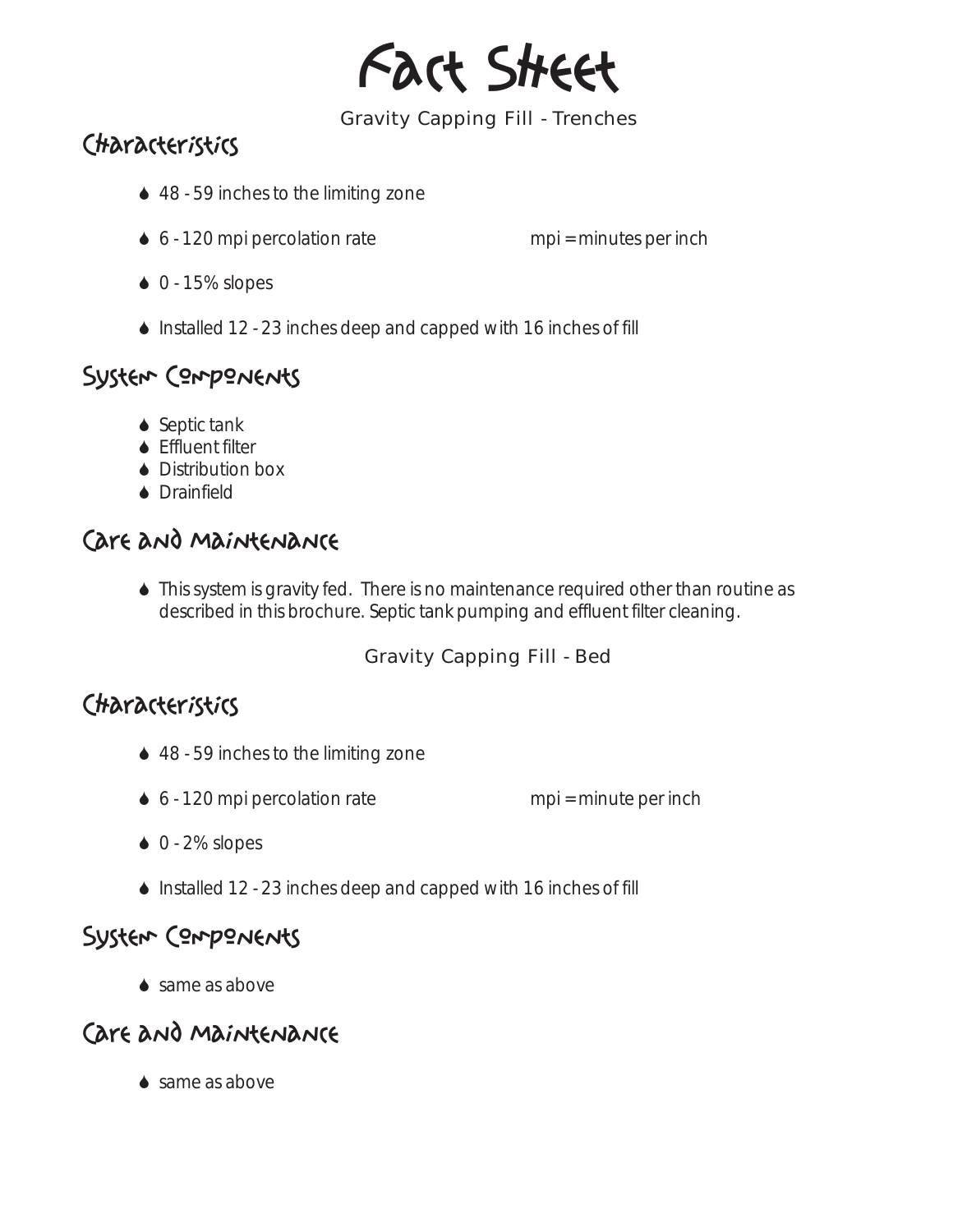# Typical Low Pressure Pipe System





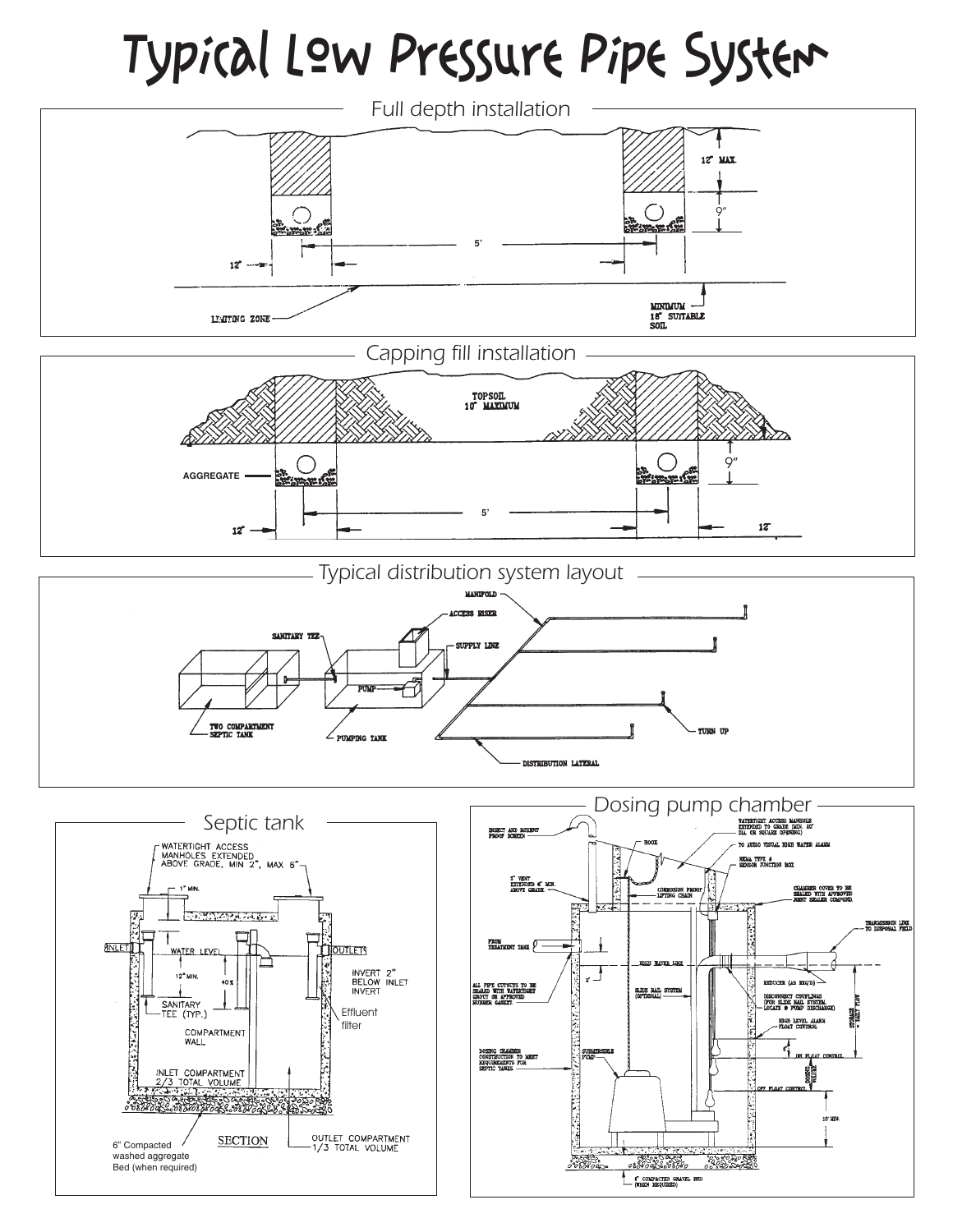Fact Sheet

#### **Low Pressure Pipe System**

## Characteristics

- 6 27 47 inches to the limiting zone
- ◆ 0 120 mpi percolation rate mpi = minutes per inch

- ◆ 0 10% slopes permitted with a single manifold
- $\bullet$  > 10% slopes require a split manifold
- 6 Installed with trenches 9 to 18 inches deep

#### System Components

- ◆ Septic tank
- **◆ Effluent filter**
- ◆ Dosing chamber
- ♦ Effluent pump and float system
- ◆ Drainfield
- ◆ Alarm system
- **▲ Timer**

- 6 This system is pressurized by an effluent pump. The pump sends effluent to the drainfield two to four times a day with resting periods in between to allow aerobic treatment of the effluent. If the pump or float system should fail, the alarm will turn on signaling the failure. Contact a licensed Class "F" liquid wastehauler to pump the septic tank and the dosing chamber. Then contact your license Class "E" system contractor to inspect and correct the problem.
- 6 Some LPP systems gradually accumulate solids at the ends of the lateral lines. The solids should be removed once a year by unscrewing the caps on each of the turn-ups and back-flushing the laterals with a garden hose.
- 6 The alarm panel and timer should be checked and tested regularly.
- 6 Pump maintenance should follow the manufacturer's recommendations.
- 6 No vehicular traffic should be allowed on the drainfield area because this is a shallow placed system.
- 6 Septic tank pumping and effluent filter cleaning.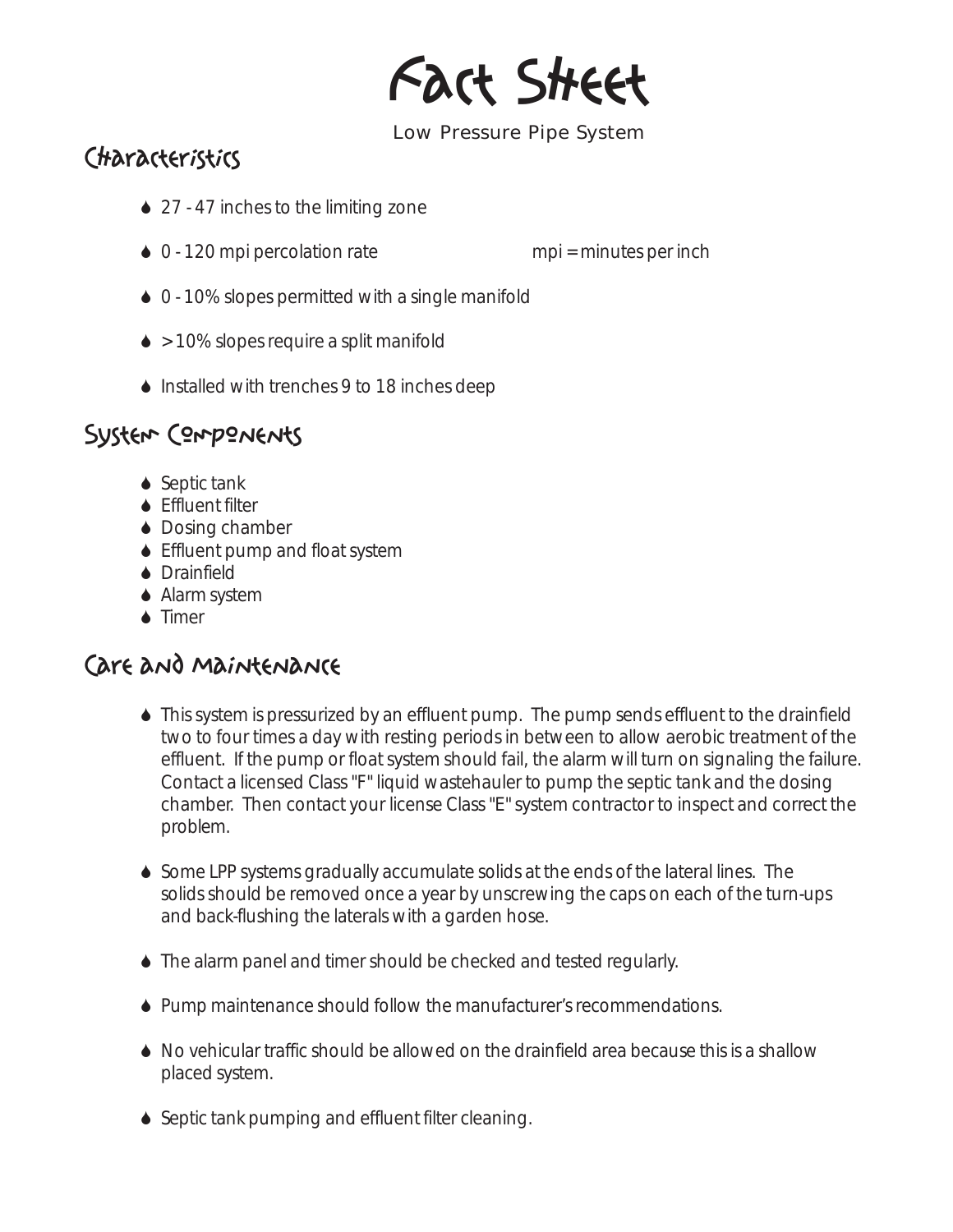# Typical Elevated Sand Mound System







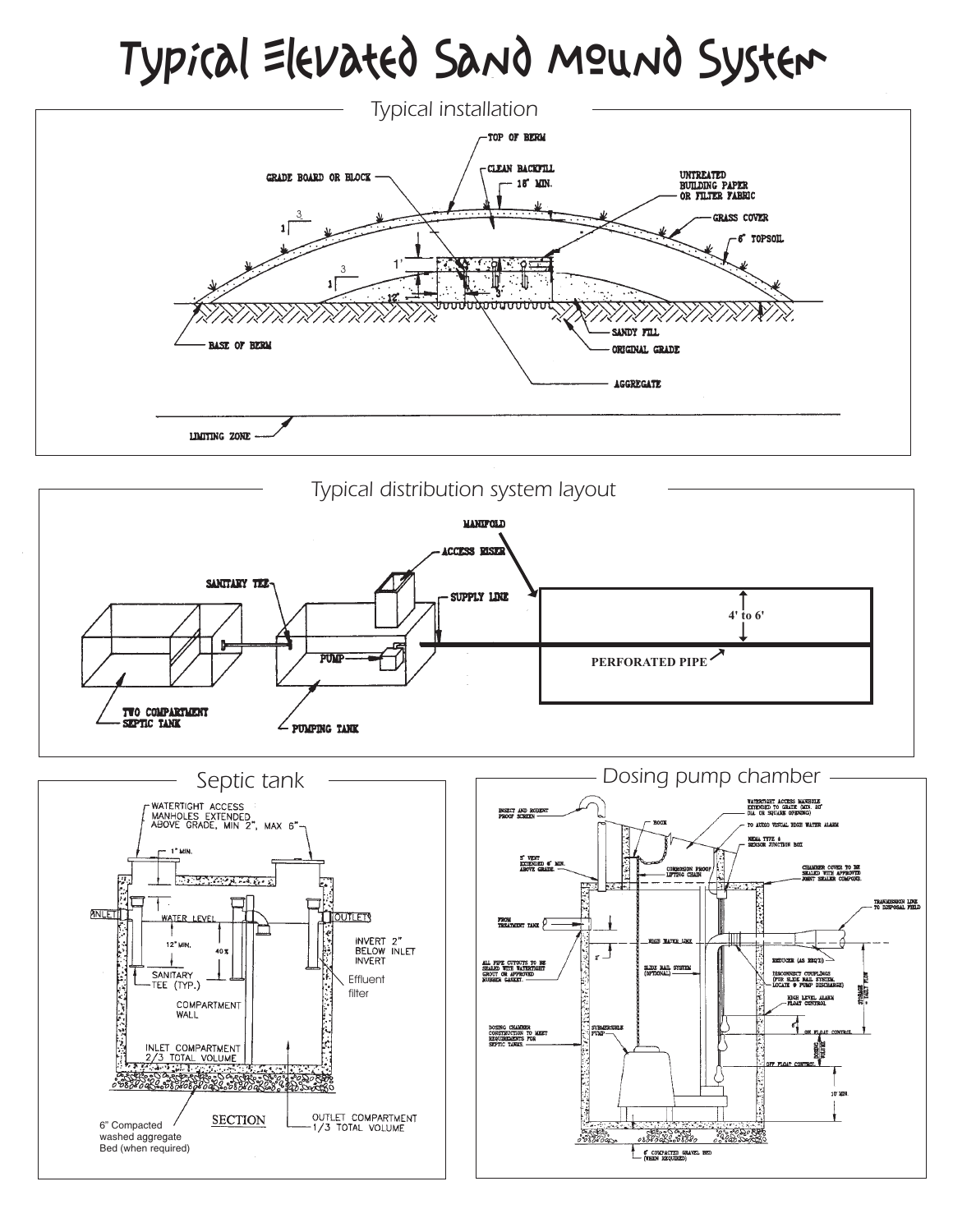Fact Sheet

#### **Elevated Sand Mound System**

# Characteristics

- 6 20 47 inches to the limiting zone
- ◆ 0 120 mpi percolation rate mpi = minutes per inch

◆ Slopes:

For rates slower than 60 mpi, 0 - 6% For rates faster than 60 mpi, 0 - 12%

6 Routinely installed 16 inches above grade with a 20 inch limiting zone, 12 inches of aggregate and covered with 18 inches of fill.

## System Components

- ◆ Septic tank
- **◆ Effluent filter**
- ◆ Dosing chamber
- ♦ Effluent pump and float system
- **◆ Drainfield**
- ◆ Alarm system
- $\blacktriangle$  Timer

- 6 This system is pressurized by an effluent pump. The pump sends effluent to the drainfield a minimum of three times a day with resting periods in between to allow aerobic treatment of the effluent. If the pump or float system should fail, the alarm will turn on signaling the failure. Contact a licenced Class "F" liquid wastehauler to pump the septic tank and the dosing chamber. Then contact your licenced Class "E" system contractor to inspect and correct the problem.
- 6 The alarm panel and timer should be checked and tested regularly.
- 6 Pump maintenance should follow the manufacturer's recommendations.
- 6 Plant grass over the entire mound to prevent erosion of the sideslopes. Stabilize the sideslopes with aggregate (straw/mulch) until the grass is established.
- ◆ Deep rooted trees and shrubs should be kept a minimum of ten feet away.
- 6 A properly designed and constructed elevated sand mound should operate satisfactorily with care and routine maintenance as described in this brochure. Contact your system contractor if you have specific concerns.
- 6 Septic tank pumping and effluent filter cleaning.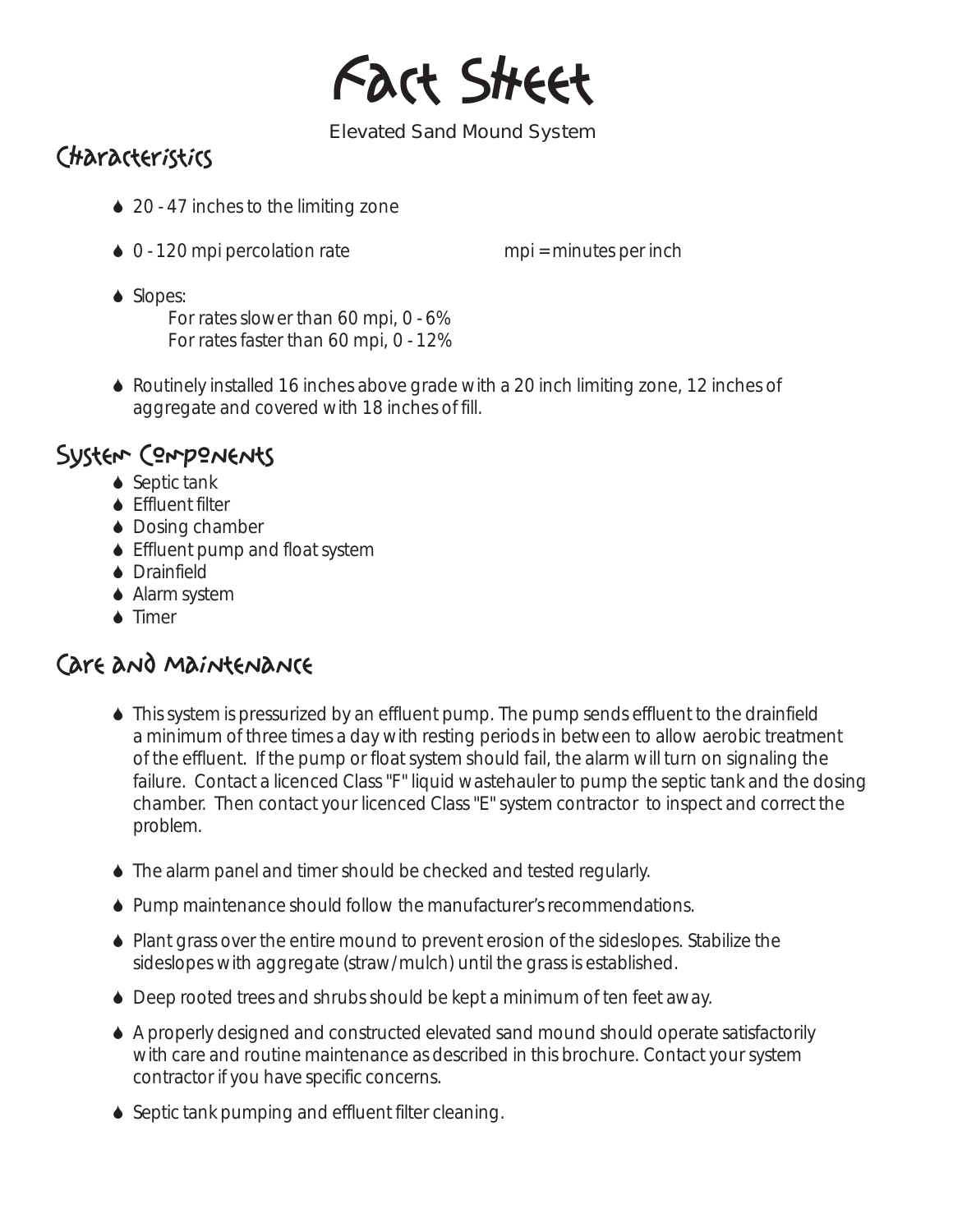# Typical Micro-Irrigation "Drip" Alternative System





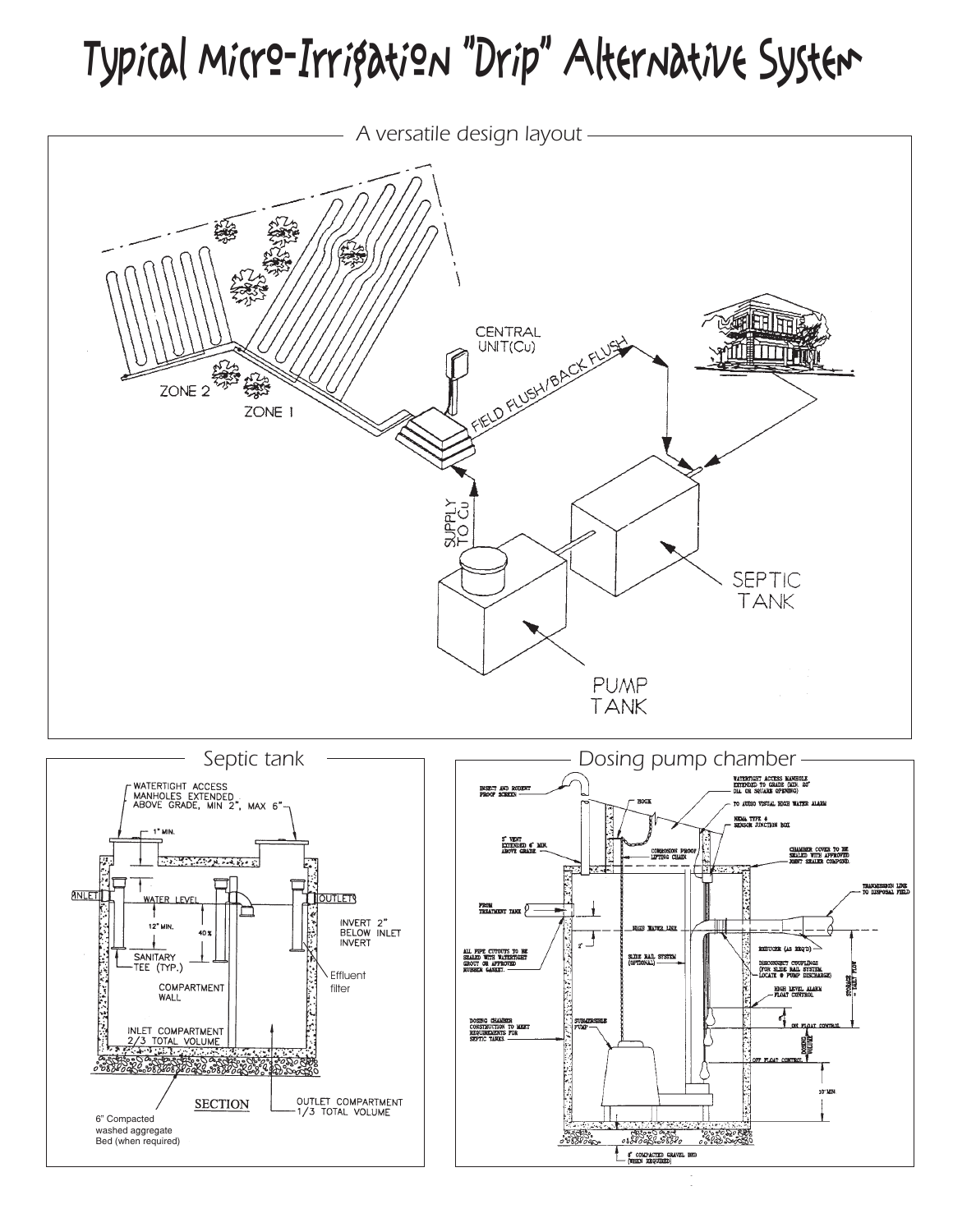# Fact Sheet

#### **Micro-Irrigation "Drip" Alternative System**

# Characteristics

- $\bullet$  > 18 inches to the limiting zone
- $\bullet$  0 120 mpi percolation rate mpi = minutes per inch

- $\bullet$  0 25% slopes
- 6 Installed 0 6 inches deep by trencher or vibratory plow (Site specific)
- 6 Flexible designs can be installed around tree's, buildings, roads and most obstacles

#### System Components

- ◆ Septic tank
- **Effluent filter**
- ◆ Dosing chamber
- **↓** Effluent pump and float system
- 6 Computerized control unit and filter system
- 6 "Drip" line drainfield 1or 2 zones
- ◆ Alarm system
- ▲ Timer

- 6 This system is pressurized by an effluent pump. The pump sends effluent to the computerized control unit and filter system which then transmits it to the "drip" line drainfield. The effluent is distributed to each zone of the "drip" line drainfield two or more times a day with resting periods in between to allow aerobic treatment of the effluent. If the pump or float should fail, the alarm will turn on signaling the failure. Depending upon the problem contact either a licensed Class "F" liquid wastehauler to pump the septic tank and the dosing chamber or a licensed Class "E" system contrator and/or the manufacturer to inspect and correct the problem.
- 6 Most disposal systems will gradually accumulate solids in the lateral lines. This disposal system has its own filter and backflushing mechanism which is utilized on a regular basis.
- 6 The alarm panel should be checked and tested regularly.
- 6 Pump maintenance should follow the manufacturer's recommendations.
- 6 No vehicular traffic should be allowed on the "drip" line drainfield area.
- 6 Alternative systems are required to maintain service contracts with certified service providers for the life of the system.
- 6 Septic tank pumping and effluent filter cleaning.